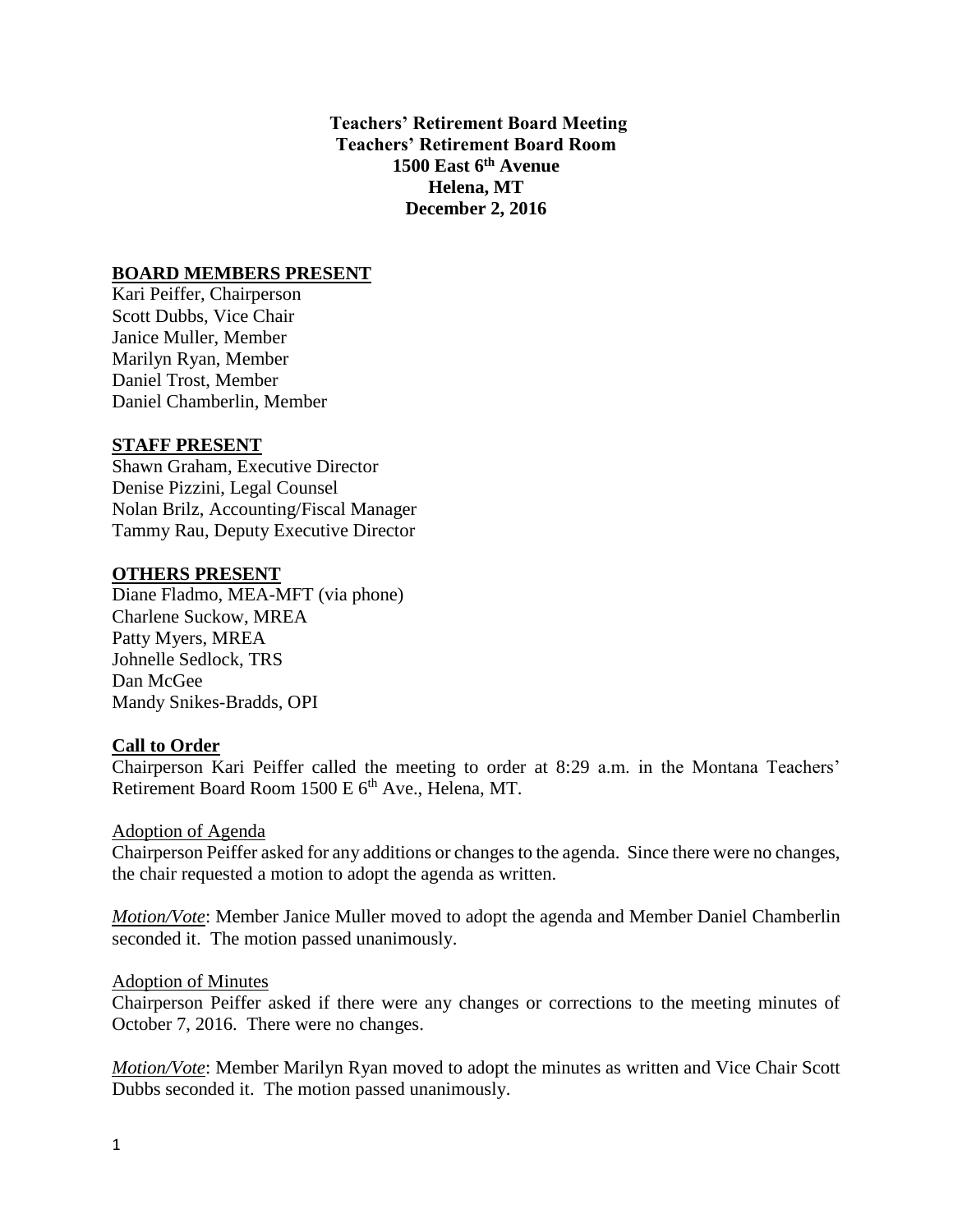# **Public Comment on Board Related Items**

Chairperson Peiffer asked for public comment on any public matter not on the agenda and within the jurisdiction of the Board. There was no public comment.

# **M-Trust Phase III**

M-Trust Project Manager, Jane Fournier, presented to the Board a high level overview of the modules and enhancements that will be addressed in the next phase of the project. AMA developers/programmers, Alfred Manksgard and Roy Mann were also present at the meeting to answer questions or provide comments.

A draft copy of the project charter was included in the Board packet. Ms. Fournier gave a brief update on the success of Phase II, which is now in production. There are few loose ends that need to be completed which is scheduled to be finished by December  $15<sup>th</sup>$ . Ms. Fournier expressed that the project was very successful and thanked the TRS administration and staff for providing a supportive environment.

Phase III encompasses additional improvements in the following areas: 1) improve customer service; 2) improve TRS staff productivity; 3) support longevity for the TRS system; 4) support TRS administrative process; and 5) improve data quality. The top three modules scheduled at the beginning of Phase III are: Beneficiaries (improving efficiency and reducing risk of data and payment errors); Residence Addresses (maintain address information for all persons known to M-Trust in one location and that all other system modules can share) and Retired Payroll (make changes that will collectively automate many of the manual processes). Phase III is scheduled to begin on January 15, 2017.

## **Public Comment on M-Trust Phase III Project**

Ms. Fladmo thanked the team for working with MPERA to make a quality process.

## **Preliminary Approval of Phase III Project**

Board approval for the Phase III budget has been postponed until the February 17<sup>th</sup> meeting. At that time, AMA will have completed their contract and budget estimate for the enhancement phase for Board review and approval.

With work on Phase III scheduled to begin on January 15, 2017 and the next scheduled TRS Board meeting date of February 17<sup>th</sup>, the staff recommended the Board provide general approval of Phase III of the project with formal approval of the Phase III budget to occur at the February 17, 2017 board meeting.

*Motion/Vote*: Vice Chair Scott Dubbs moved to preliminary approve the Phase III Project and Member Marilyn Ryan seconded it. The motion passed unanimously.

## **Executive Director's Report**

## Staff Update

Mr. Graham introduced Lori Hultin, the new TRS Executive Secretary. Lori comes to TRS with extensive administrative assistant experience and we are excited to have her on our team. Cathy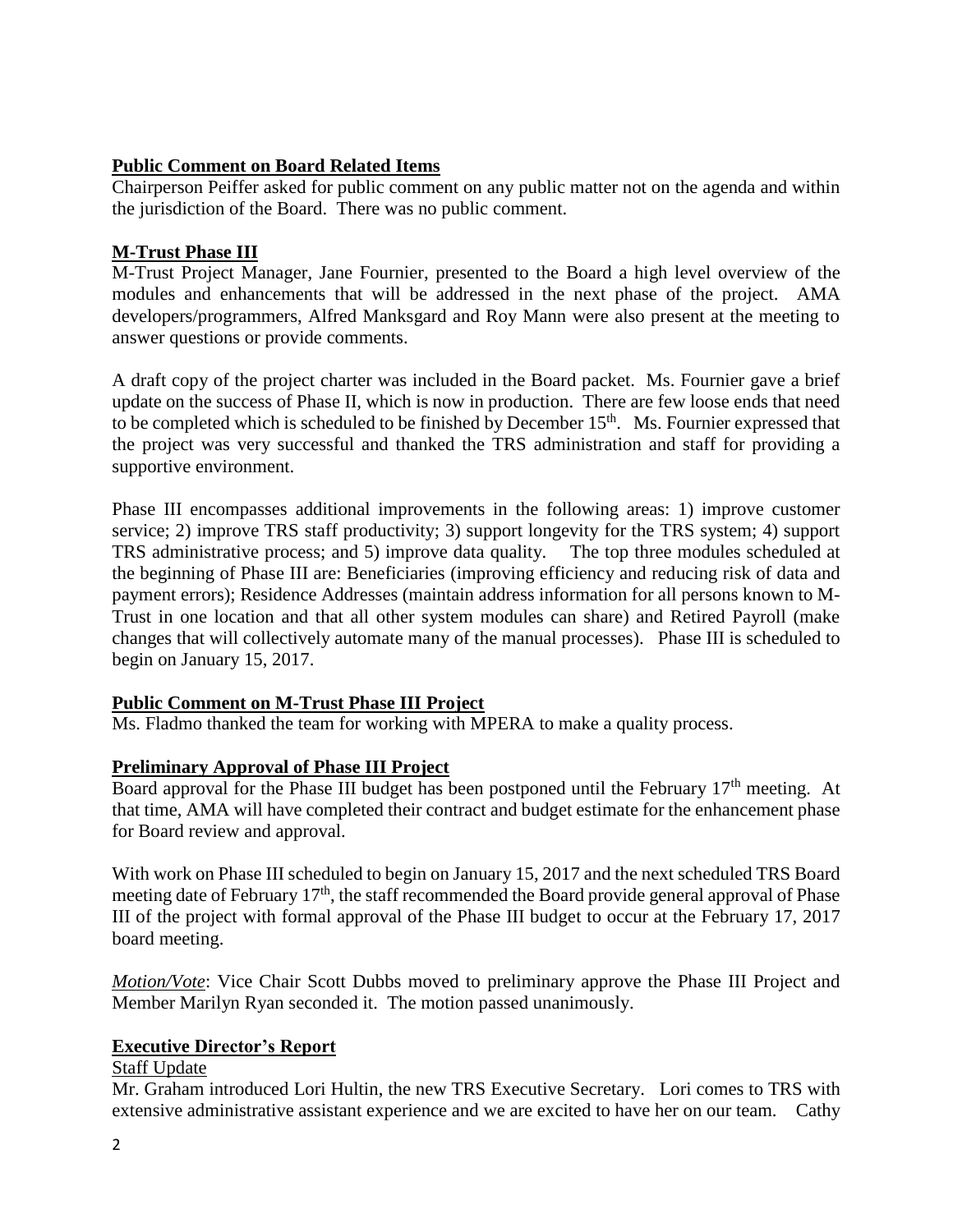Page has been promoted to the Benefits Specialist position and Mr. Graham reported he continues to work with State HR to update the position description for the TRS Communication Manager. The position is scheduled to be posted before the end of the December.

# 2016 TRS Board Legislation

Mr. Graham reported that two of the three TRS bills, the Housekeeping and the MUS-RP Participation have been reviewed. The third bill, MUS-RP Supplemental Employer Rate Increase bill should be completed next week. There are currently three additional bill draft requests that we will be tracking. Senator Buttrey has two, Generally Revise Retirement Laws bill draft requests and Senator Brown has submitted a bill draft request to Generally Revise Laws Related to Retirement Investments. TRS will track these bills and provide additional information to the Board once it is available.

# SAVA Update

The State Administration and Veterans' Affairs interim committee met on November 17, 2016. Mr. Graham presented the results of the July 1, 2016 actuarial valuation to the SAVA committee. He spent some time explaining the Market vs. Actuarial Rate of Return slide in order to point out that all of the actuarial gains and losses are recognized over time and that the actuarial rate of return trends with the market rate of return with less volatility. On December  $6<sup>th</sup>$  Mr. Graham will present the most recent valuation to the Legislative Finance Committee.

## BOI Update

At the November 15<sup>th</sup> Board of Investment meeting, Mr. Graham presented the results of the most recent valuation.

## Public Comment

Chairperson Peiffer asked for public comment on the Executive Director's Report. There was none.

## **Administrative Business**

## Investment Report

Member Marilyn Ryan gave an overview of the November 15<sup>th</sup> Board of Investments meeting. The new CFO, Joe Cullen gave his view of having more cash available to pay benefits by increasing the allocation to STIP. Mr. Cullen would like to see a more balanced risk and to look at other kinds of investments. As Member Ryan begins her new position with the Legislature, she thanked the Board for giving her the opportunity to attend the BOI meetings.

## FY 2016 Financial Statements and Budget Reports

Mr. Brilz, TRS Accounting Manager, presented the fiscal year financial reports through October 31, 2016. Mr. Brilz noted the budget shows a surplus from vacancy savings and early completion of the M-Trust Phase II project. Budget projections for Phase III of M-Trust will be completed and presented at the February 17<sup>th</sup> Board meeting.

## P2F2 Annual Conference Report

Nolan Brilz thanked the Board for allowing him to attend this conference. One of the main topics was the GASB 72 - investments and reporting requirements. Member Chamberlin asked if there was discussion regarding asset value vs market value. Mr. Brilz explained assets are labeled by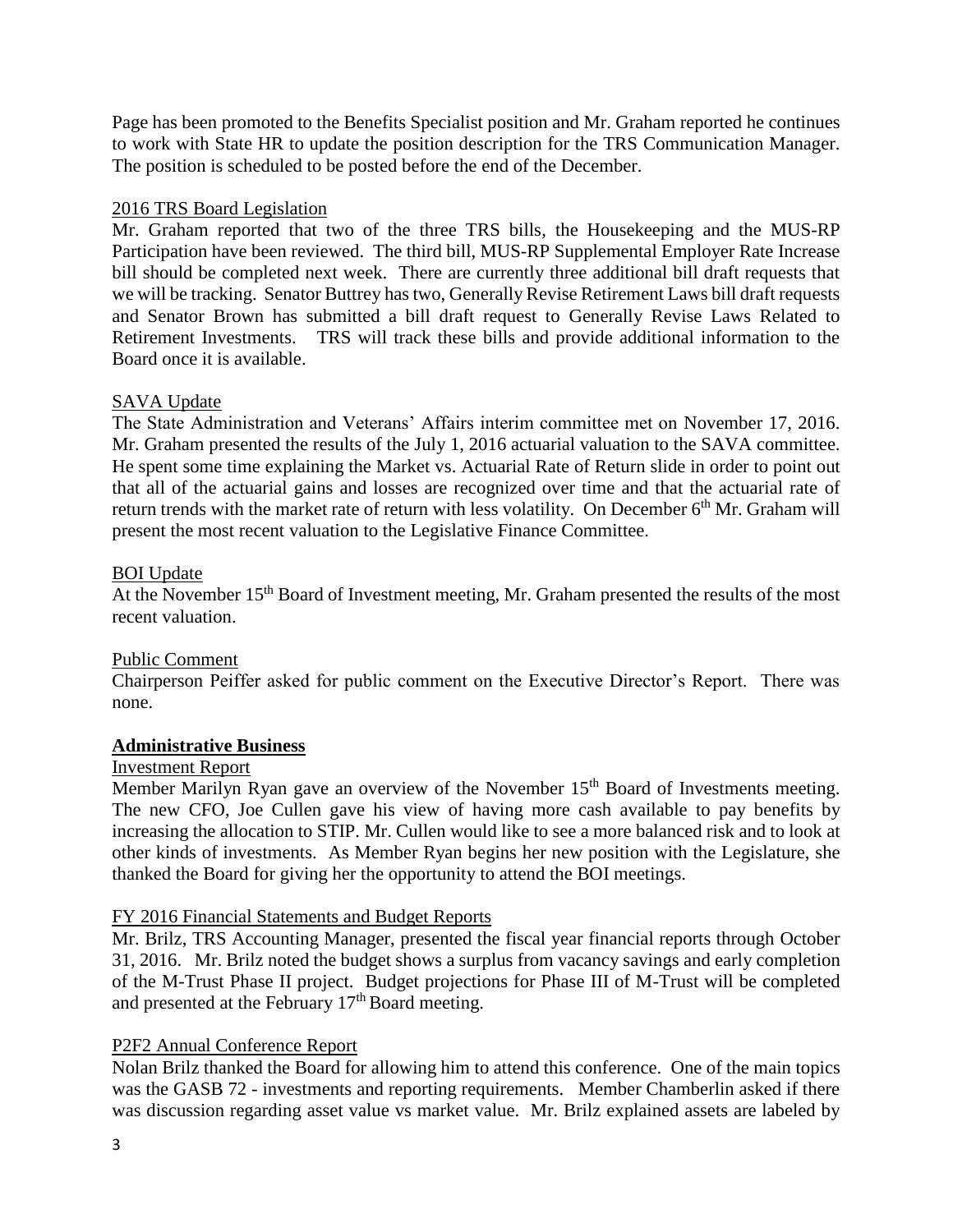tiers and we follow the BOI. Mr. Brilz stated this is a good group to network with and share questions and information.

#### NCTR Annual Conference Report

Vice Chair Scott Dubbs and Mr. Graham thanked the Board for allowing them to attend the conference. It was very informative and well attended by TR staff, trustees and other systems. It was a good conference with great networking opportunities. The theme of the conference was "Securing the Future". One of the main topics focused on cyber security. The speakers emphasized there are 2 types of businesses, those who have been hacked and those who will be hacked. The cost can be astronomical to fix these problems and most business are lacking an Incident Response Plan. There was discussion whether the state security wall is enough and whether it makes sense for TRS to explore additional insurance. Mr. Graham stated that all TRS employees are required to complete an on-line Cyber Security training annually. TRS has breech insurance through the State of Montana.

#### Out of State Travel Requests

Approval for travel for Deputy Executive Director, Tammy Rau to attend the GFOA conference.

*Motion/Vote:* Member Muller made a motion to approve travel for Ms. Rau to attend the GFOA conference. Member Ryan seconded the motion, and it passed unanimously.

Approval for travel for Legal Counsel, Denise Pizzini to attend the NAPPA winter conference.

*Motion/Vote:* Member Muller made a motion to approve travel for Ms. Pizzini to attend the NAPPA conference. Member Chamberlin seconded the motion, and it passed unanimously.

Next Meeting Date The next meeting date of the TRS Board is February 17, 2017. Chairperson Peiffer requested to briefly review the rest of the tentative 2017 Board meeting dates. May 12, 2017 August 4, 2017 October 6, 2017 (originally September  $29<sup>th</sup>$ ) December 8, 2017

Chairperson Peiffer made a recommendation to change the September  $29<sup>th</sup>$  meeting to October  $6<sup>th</sup>$ since the MPERA meeting is usually scheduled the first week of October. All members agreed to this change.

## Public Comment on Administrative Business

Ms. Diane Fladmo with MEA-MFT thanked the Board for the update on the TRS Board meeting dates.

## **Applications and Benefit Adjustments**

Deputy Director Ms. Rau presented the information on retirement applications and benefit adjustments, stating there were 17 total applications processed since the last board meeting with an average of 12.04 years and an average age of 58.88 years.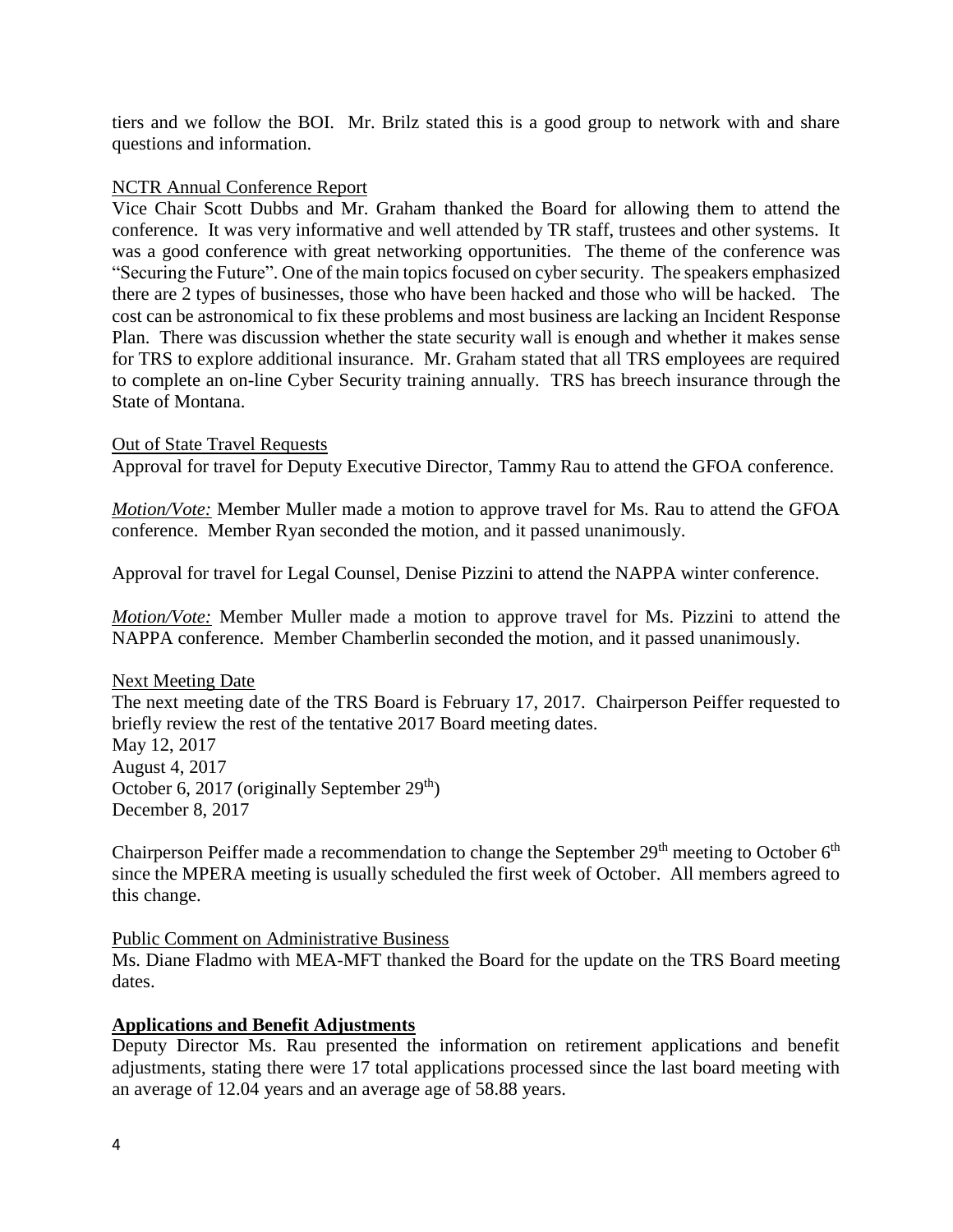## **Legal Counsel's Report**

Ms. Pizzini reported no new contested case matters have arisen. She did report the one pending contested matter (Zabrocki) has been scheduled for hearing in May, 2017.

## **Board and Staff Training**

Ms. Pizzini presented the annual TRS Ethical Conduct and Conflict of Interest Policies to the Board. She gave a brief overview of the ethical responsibilities and fiduciary obligations as TRS Board members.

The Per Diem Election Form was also provided to the Board to complete and sign. This is an annual form that acknowledges that they may not receive payment from more than one public employer for the same hours.

## **Long Range Planning**

Mr. Graham provided an update to the 2016-2017 Strategic Planning Commitment Worksheet provided in the board packet. Two objective timelines may be delayed until the Communication Manager Position is filled. These objectives are related to the development and planning of video/audio clips which were originally scheduled to be completed in February 2017. The commitment worksheet was updated to reflect a completion date of calendar year 2017 for these two items.

Mr. Graham was unable to provide an update on the building appraisal. It is scheduled to be completed in the next couple of weeks and should be finalized for the next Board meeting in February.

## Public Comment

Chairperson Peiffer asked for public comment on the Executive Director's Report. There was none.

## **Disability Applications**

## **Closed Meeting**

## Executive Session to Discuss Disability Applications

The meeting closed to the public at 1:20 p.m. so the Board could discuss and review the disability applications since the individual's right to privacy pertaining to an application for disability benefits clearly exceeds the merits of public disclosure. The meeting was reopened to the public at 1:52 p.m.

## **Open Meeting**

Applications for Disability Retirement Benefits

Chairperson Peiffer requested a motion on the disability application.

*Motion/Vote*: Member Muller made a motion to approve the disability application of Justin Jimison. Member Dubbs seconded the motion. The motion passed unanimously.